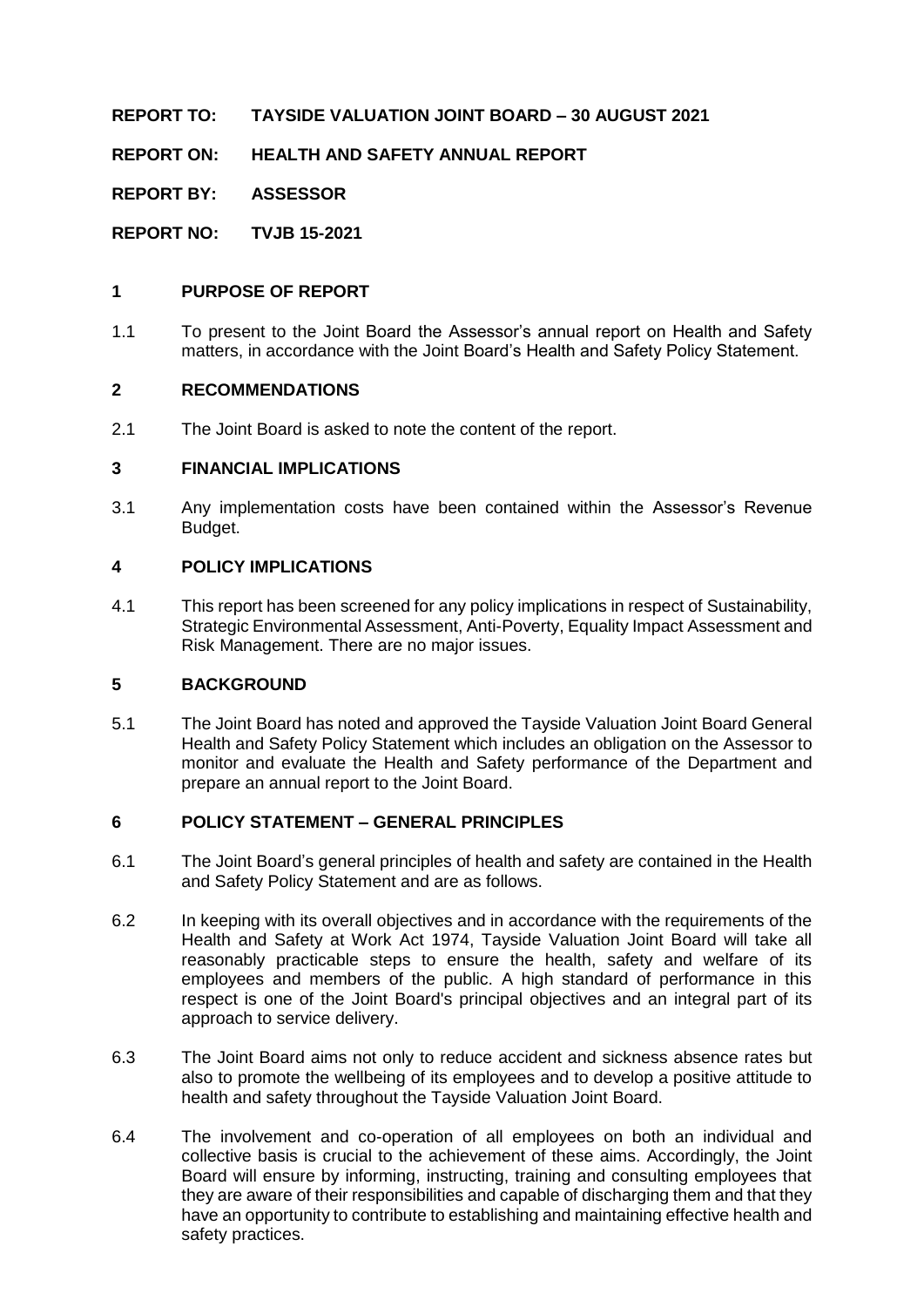- 6.5 In all its activities the Joint Board acknowledges and will seek to meet its responsibilities for health and safety in respect of those who are not its employees and the environment in which it operates.
- 6.6 The Joint Board will seek to achieve its aim by:
	- a Creating and maintaining a positive health and safety culture which secures the commitment and participation of all employees.
	- b Meeting its responsibilities to employees, to other people and to the environment in a way which recognises that legal requirements are only a minimum standard.
	- c Adopting a planned and systematic approach to the implementation of the Joint Board's Health and Safety Policy, to ensure, so far as is reasonably practicable:
		- i the provision and maintenance of plant and systems of work that are safe and without risk to health;
		- ii arrangements for ensuring safety and the absence of risks to health in connection with the use, handling, storage and transport of articles and substances;
		- iii the provision of such information, instruction, training and supervision as is necessary to ensure the health and safety at work of its employees;
		- iv the maintenance of any place of work under the Joint Board's control in a condition that is safe and without risks to health and the provision and maintenance of means of access to and egress from these places of work that are safe and without such risks, and
		- v the provision and maintenance of a working environment for employees that is safe, without risks to health and adequate as regards facilities and arrangements for their welfare at work.
	- d Identifying and assessing the risks associated with all activities of the Joint Board with the aim of eliminating or controlling the risks, so far as is reasonably practicable.
	- e Allocating resources to meet the requirements of the Joint Board's Health and Safety Policy.
	- f Planning for health and safety including the setting of realistic short and long term objectives, deciding priorities and establishing adequate performance standards.
	- g Monitoring and reviewing performance on a regular basis.
	- h Ensuring appropriate workforce consultation and consultation with safety representatives.

#### **7 SIGNIFICANT RISKS FACED BY JOINT BOARD EMPLOYEES**

7.1 Although Assessor's staff generally operate in a relatively low risk working environment, their Health and Safety remains an important consideration. The main risks to Joint Board employees continue to be the possibility of injury whilst carrying out property inspections and the possibility of a staff member being injured or taking ill whilst they are working alone and remaining undiscovered for a significant time period. In order to mitigate these risks guidance is provided in the form of "Guidance for Working Out of the Office and Lone Working" and a range of Safe Working Arrangements which includes "Property and Site Inspections" and "Work Related Road Safety".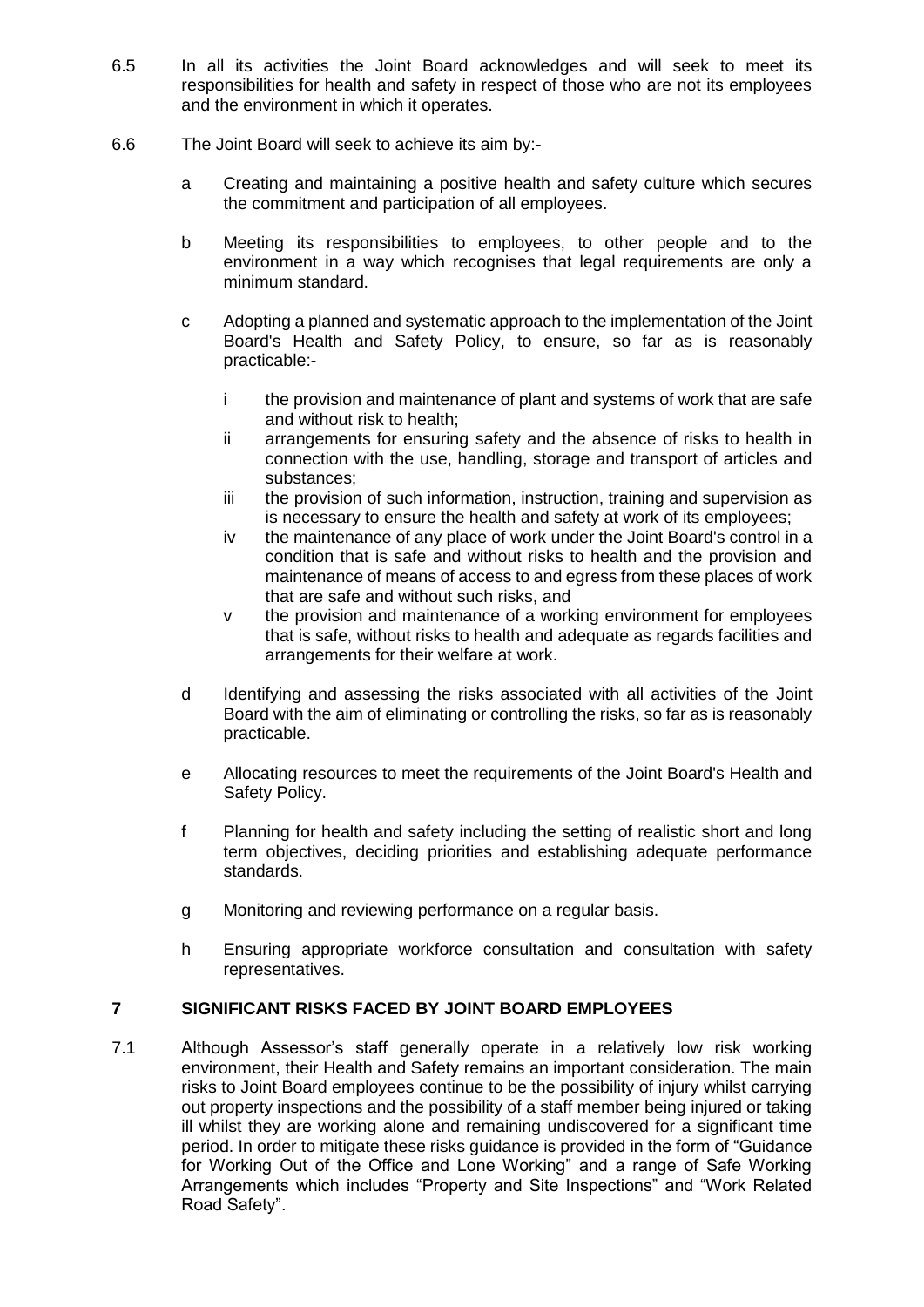- 7.2 Arrangements have now been made for staff to carry personal safety devices when out on survey. These devices connect to a 24 hour alarm monitoring service and provide an alarm function, voice connectivity and, in the case of an emergency, will transmit the employees GIS co-ordinates to the monitoring station if required.
- 7.3 Significant new health and safety risks were introduced by the Covid-19 pandemic, which has affected all public sector, business and voluntary organisations alike. In response to the pandemic the Joint Board's two offices were closed with staff providing services through remote working from home. However, at critical times such as during an election each office has been staffed as required. Before allowing staff to attend either office detailed risk assessments were undertaken and mitigation steps were put in place in line with government guidance. This includes strict social distancing measures, enhanced cleaning provisions, the provision of health and safety equipment such as face coverings, thermometers for measuring body temperature, protective screens, advice notices etc. It is anticipated that these risk assessments and provisions will be reviewed in line with government advice once the Scottish Government advises that non-essential offices may return to office based working.
- 7.4 With regard to electoral registration, due to the pandemic a door to door canvass was not undertaken during 2020 for health and safety reasons. It is anticipated that door to door canvassing will recommence in 2021.
- 7.5 With regard to the Valuation Roll and Council Tax List, due to the pandemic, the physical inspection of premises has been restricted to essential surveys only. In each case where an inspection is required an individual risk assessment has been carried out and approved by senior managers before such surveys have been undertaken. These arrangements will be kept under review and updated as appropriate as circumstances change.

#### **8 ANNUAL REPORT TO AUGUST 2021**

- 8.1 The Joint Board's Health and Safety Group, under the chairmanship of an Assistant Assessor, continues to meet biannually to monitor Health and Safety matters. Proceedings are recorded by minutes which are in turn presented to the Management Team for consideration. Health and Safety is a standing Agenda item for meetings of the Management Team.
- 8.2 The Health and Safety Executive recommend that Fire Risk Assessments are regularly carried out in the workplace in order to determine the risk to life from fire and should be regularly reviewed. Where appropriate the assessment will contain recommendations to ensure the premises comply with fire safety legislation.
- 8.4 Portable Appliance Testing is carried out every three years by approved Electrical Contractors in each of the offices. In the intervening years formal visual inspections are carried out by trained Assessor's staff. This testing was last carried out in 2016 and arrangements are now being made to appoint an Approved Electrical Contractor to undertake this testing during the current financial year.
- 8.5 Regular fire drills are carried out in both Divisional offices in order to ensure that staff are familiar with escape routes and that the building can be evacuated within reasonable time limits.
- 8.6 Firefighting equipment, alarms and emergency lighting are tested on a regular basis.
- 8.7 Various members of staff in each of the Divisional offices have received British Red Cross first aid. Refresher course training is undertaken as required in order to ensure that each office has a full complement of trained first aiders.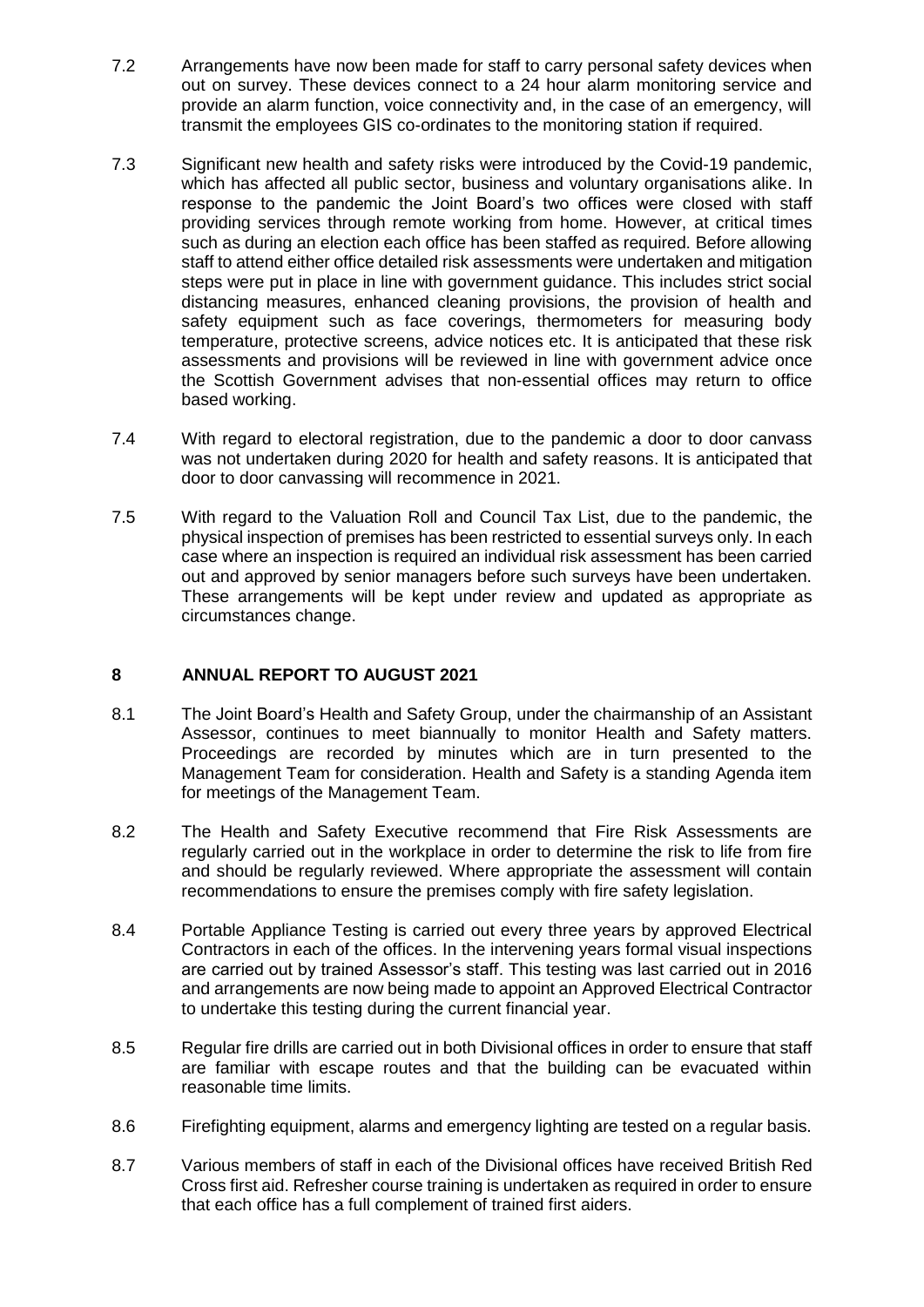- 8.8 Defibrillators have been installed in each Divisional office. Training in the use of these appliances has been provided to staff based in the Forfar office. Unfortunately, training scheduled to take place for staff based in the Perth office has been delayed due to the covid-19 pandemic and this will be rescheduled once staff return to office based working.
- 8.9 The Assistant Assessor responsible for Health and Safety matters continues to consult with Dundee City Council Health and Safety Section and ensures that any matters affecting the Joint Board are advised.
- 8.10 Routine Health and Safety matters continue to be dealt with locally as they arise.
- 8.11 The total number of working days lost by Tayside Valuation Joint Board staff for 2020-2021 through sickness absence was 132 days at a cost of £16,428.81 in comparison to 2019-2020 when 582.5 days were lost at a cost of £66,241.52. Sickness absence levels have decreased significantly in comparison with last year. The full absence statistics are contained in the attached Appendix. Management will continue to monitor absence levels.

#### **9 CONCLUSIONS**

9.1 Health and Safety matters continue to be monitored effectively, through systems and procedures set up within the department. The Health and Safety Group comprises members from each Divisional office and accordingly Joint Board wide issues are addressed and reported appropriately. Action is taken to ensure compliance with statutory and general health and safety requirements, and relevant training provided to staff as required. Additionally, consideration is given annually to ensuring funds are contained in the Assessor's Revenue Budget to cover the cost of complying with all Health and Safety requirements. It is considered that overall arrangements for dealing with Health and Safety matters are satisfactory.

#### **10 CONSULTATIONS**

10.1 The Clerk and Treasurer to the Joint Board have been consulted on this report.

#### **11 BACKGROUND PAPERS**

11.1 None.

**ALASTAIR KIRKWOOD Assessor August 2021**